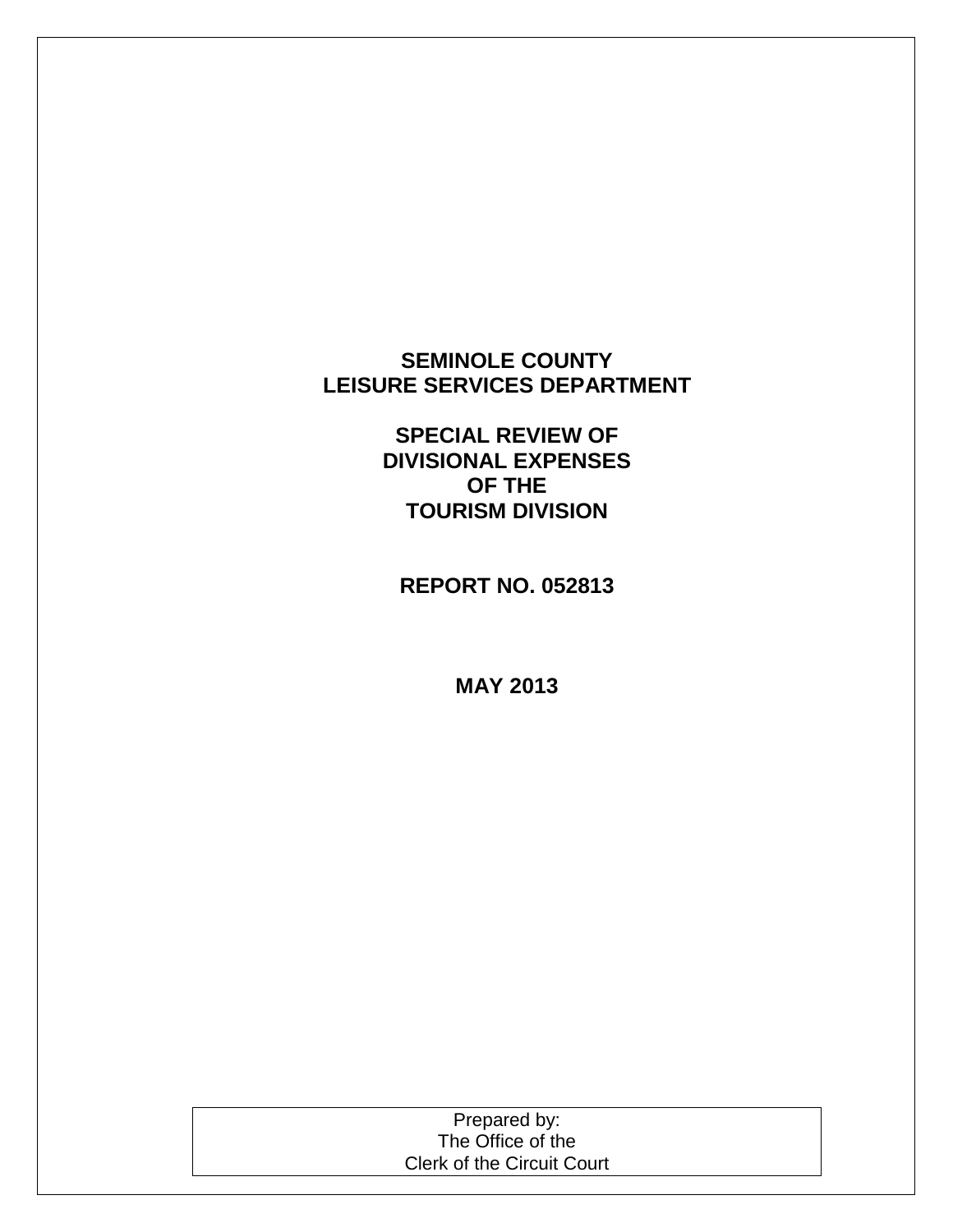May 28, 2013

The Honorable Bob Dallari, Chairman The Board of County Commissioners Seminole County, Florida 1101 East First Street Sanford, FL 32771

Dear Mr. Chairman:

I am very pleased to present you with the attached Special Review of Divisional Expenses of the Tourism Division.

Management has provided written responses to this report and are in the process of implementing corrective actions.

I would like to acknowledge the assistance of the county staff for their cooperation and assistance throughout the course of this review. The assistance is deeply appreciated. With warmest personal regards, I am

Most cordially,

Maryanne Morse Clerk of the Circuit Court Seminole County

cc: Ms. Brenda Carey Mr. Lee Constantine Mr. Carlton Henley Mr. John Horan BCC Records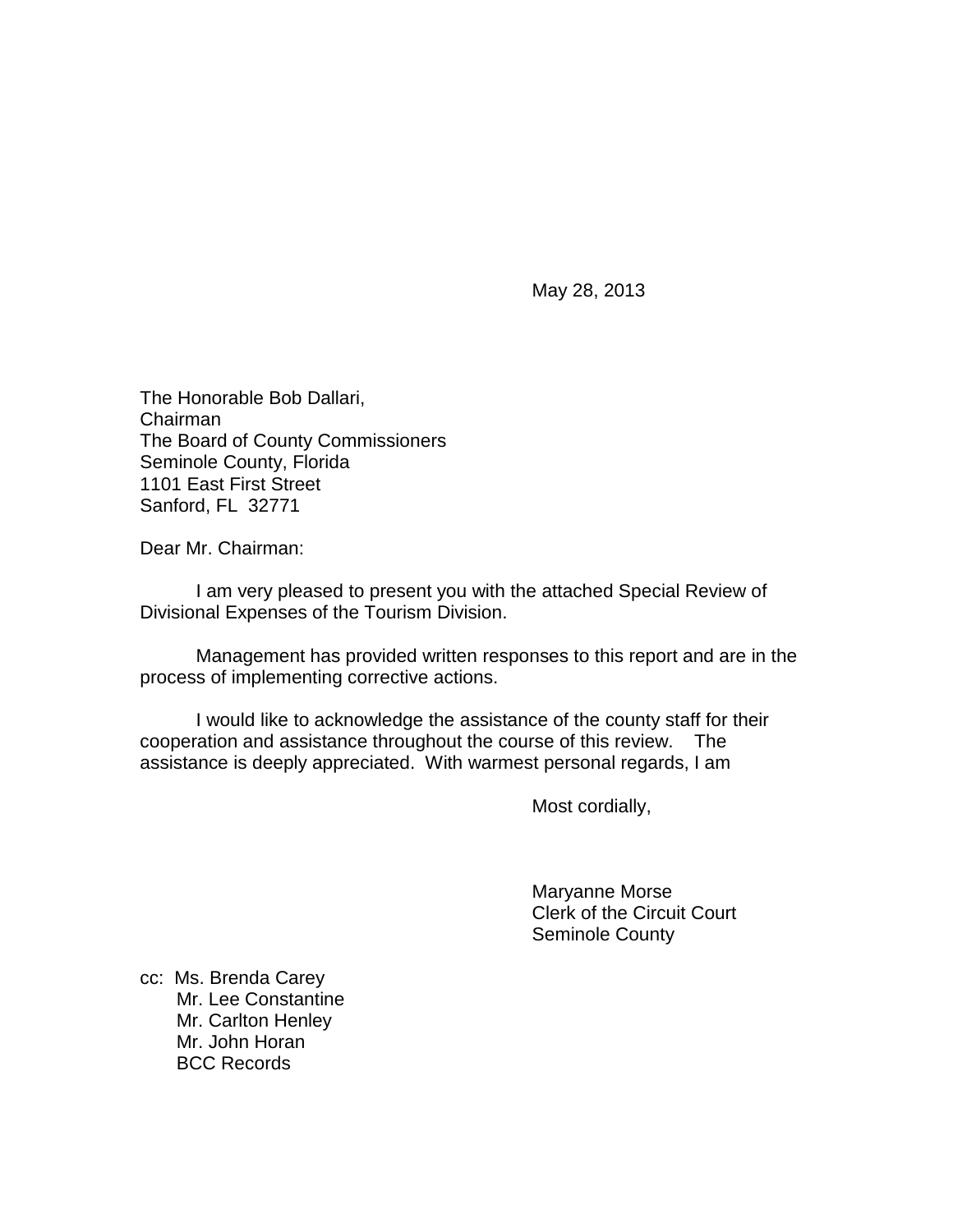#### **DISTRIBUTION LIST**

BOARD OF COUNTY COMMISSIONERS Ms. Brenda Carey Mr. Lee Constantine Mr. Bob Dallari Mr. Carlton Henley Mr. John Horan

> COUNTY MANAGER'S OFFICE Mr. Joseph A. Forte Mr. James Hartmann

LEISURE SERVICES DEPARTMENT Mr. Joseph R. Abel

BOARD OF COUNTY COMMISSION RECORDS Ms. Jane Spencer

| Prepared by:                      |  |
|-----------------------------------|--|
| The Office of the                 |  |
| <b>Clerk of the Circuit Court</b> |  |
|                                   |  |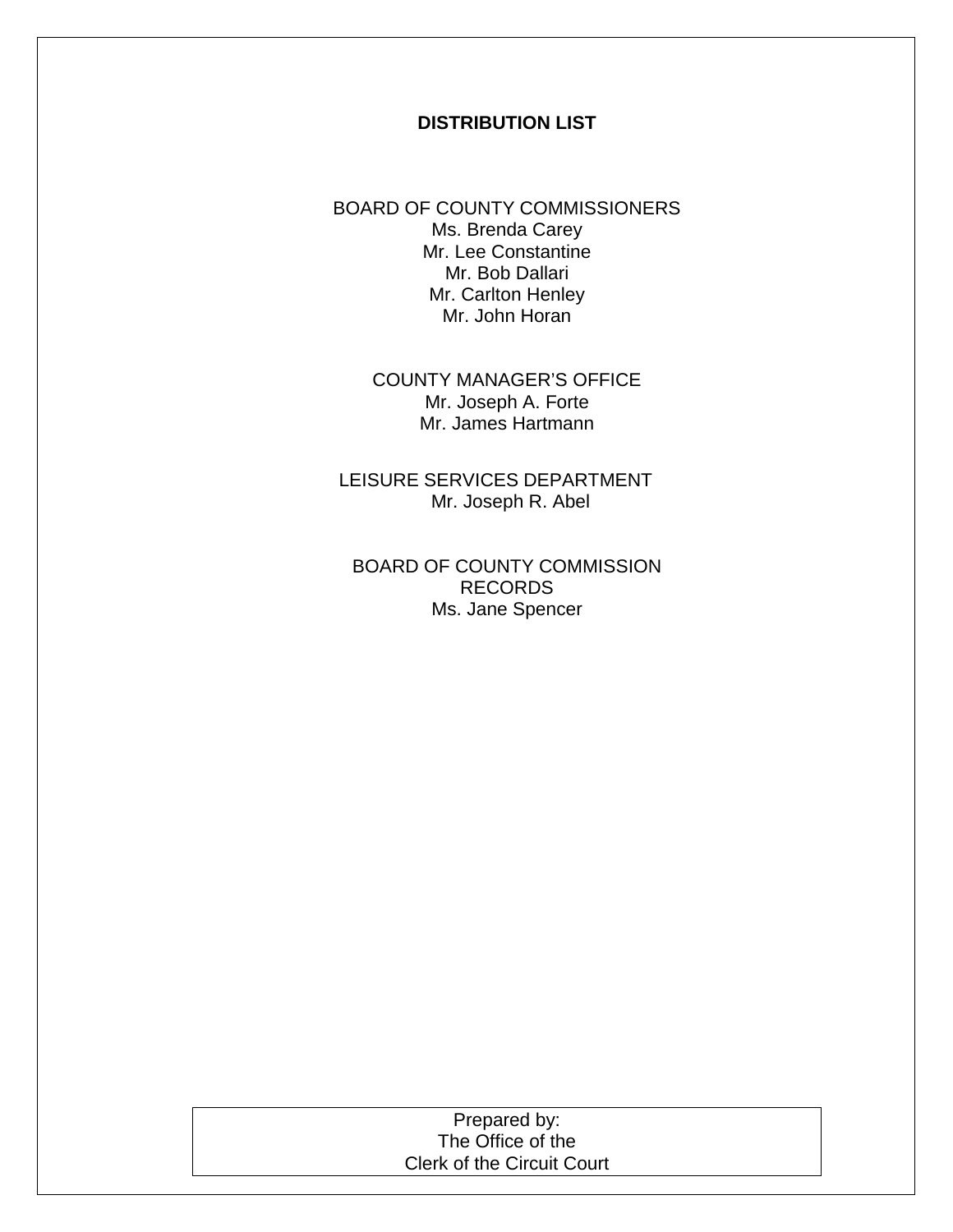# **SEMINOLE COUNTY OFFICE OF THE CLERK OF THE CIRCUIT COURT**

# **SPECIAL REVIEW OF DIVISIONAL EXPENSES**

# **TOURISM DIVISION**

# **TABLE OF CONTENTS**

# **Transmittal letter**

|    | <b>Findings and Recommendations</b>                      |
|----|----------------------------------------------------------|
|    | 1. Travel is not always the most cost effective.         |
| 2. | County policy does not define rules for service charges. |
| 3. | Non-compliance with terms of contracts.                  |
| 4. | No financial policy on TDC recognition banquets.         |
|    | 5. Non compliance with Airport Advertisement Agreement.  |

| Prepared by:                      |
|-----------------------------------|
| The Office of the                 |
| <b>Clerk of the Circuit Court</b> |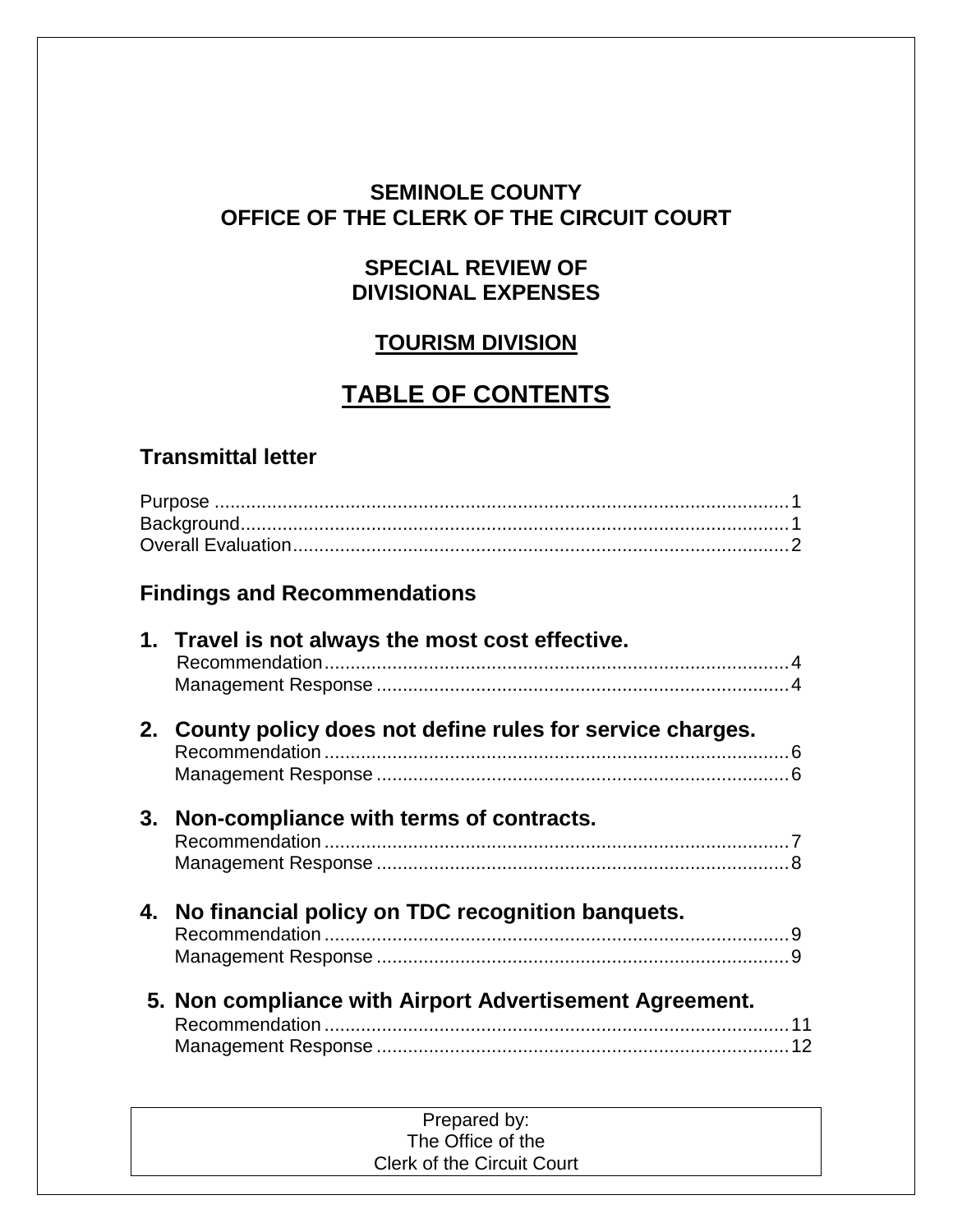## **Seminole County**

\_\_\_\_\_\_\_\_\_\_\_\_\_\_\_\_\_\_\_\_\_\_\_\_\_\_\_\_\_\_\_\_\_\_\_\_\_\_\_\_\_\_\_\_\_\_\_\_\_\_\_\_\_\_\_\_\_\_\_\_\_\_\_\_\_\_\_\_\_

## **Special Review of Divisional Expenses**

# **Tourism Division**

The Office of the Clerk of the Circuit Court has completed this special review of the Tourist Development Division's expenses.

#### **PURPOSE**

The review was performed to determine if the administrative controls over expenses are adequate; operating as intended, and fully in compliance with applicable laws, regulations and other Seminole County policies and procedures.

### **BACKGROUND**

Florida Statute 125.0104 allows each county the option of collecting tourist taxes at the local level, in lieu of having those taxes collected by the State of Florida. On May 25, 1993 the Board of County Commissioners enacted Ordinance No. 93-7 authorizing the tax collector to collect the tax in accordance with the guidelines of Florida Statute 125.0104.

The division is funded by a 3% tourist development tax and a 2% sports franchise tax. These two taxes are hotel taxes. The division has four employees and has an operating budget for fiscal year 2013 of about \$1.3 million.

By statute and by ordinance these funds are to be used to market and promote the image and awareness of Seminole County to potential visitors as a unique destination, attracting significant numbers of new and repeat visitors and creating a positive economic impact on our community. The Tourist Development Council (TDC) is required to submit a promotional plan to the BCC on an annual basis.

This review focused on the Tourism Division's divisional expenses and compliance with county policies and procedures.

| Prepared by:                      |
|-----------------------------------|
| <b>Internal Audit Division</b>    |
| <b>Clerk of the Circuit Court</b> |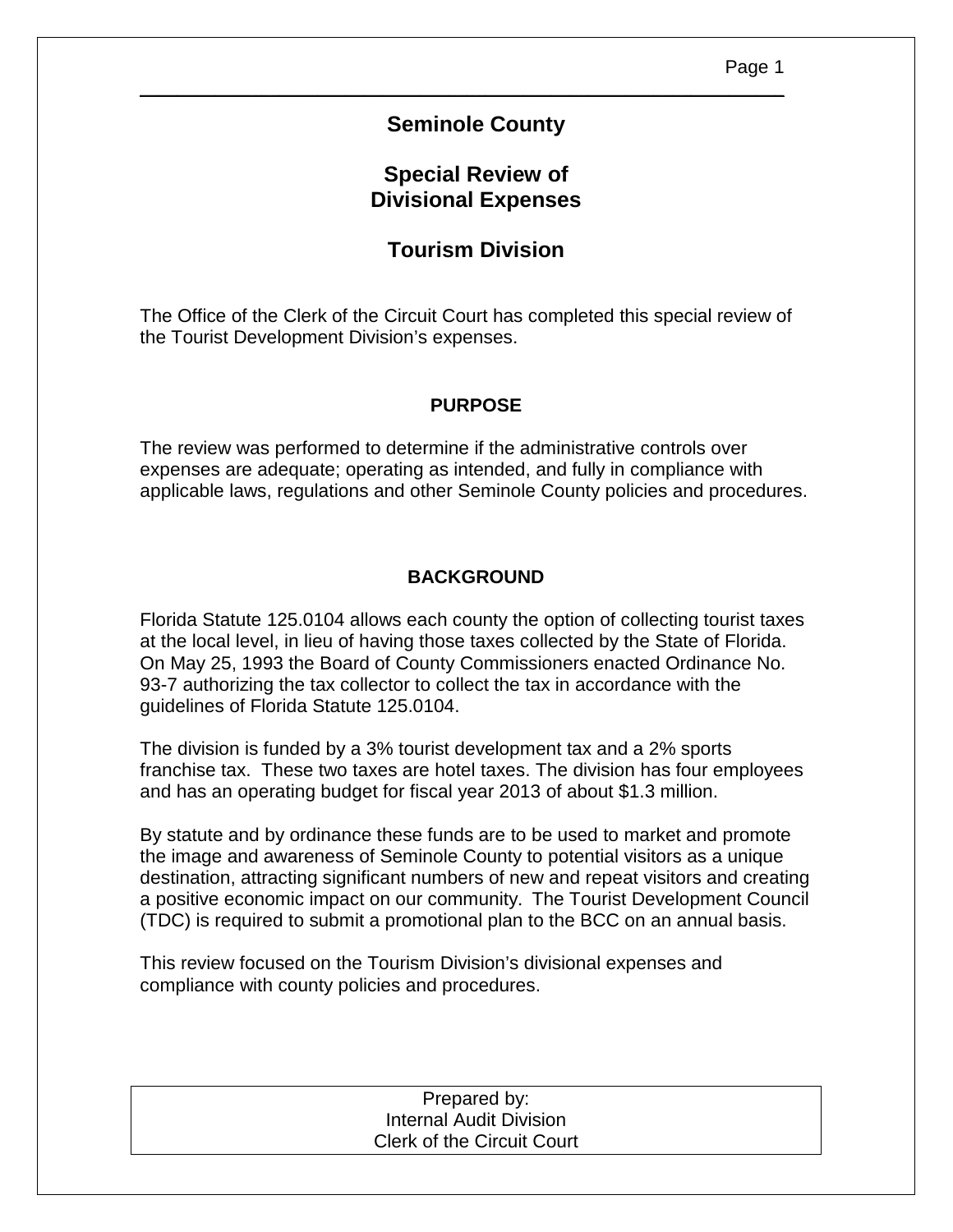### **SCOPE OF WORK**

\_\_\_\_\_\_\_\_\_\_\_\_\_\_\_\_\_\_\_\_\_\_\_\_\_\_\_\_\_\_\_\_\_\_\_\_\_\_\_\_\_\_\_\_\_\_\_\_\_\_\_\_\_\_\_\_\_\_\_\_\_\_\_\_\_\_\_\_\_

The scope was limited to the Tourism Division for the period October 2010 to January 2013. The procedures and controls associated with these expenditures and the process for ensuring compliance with county policy were subject to our review.

The review included:

.

- Applicable policies, procedures, statutes and county ordinances;
- Internal administrative controls;
- Expense reports, P-Cards; vouchers; and,
- Other related materials as considered necessary in the circumstances.

The audit was conducted by the Office of the Clerk of the Circuit Court.

### **OVERALL EVALUATION**

In our opinion, there is a need for more management over-sight and monitoring of contract performance and compliance. We noted instances of the county being billed for airport advertising costs that had not been executed by the consultants. Also, performance reporting by consultants is often vague and ineffective and does not provide an adequate accounting of fees assessed.

The following conditions require management attention:

- Travel by staff is not always the most cost effective;
- County policy does not define rules for hotel service charges;
- Non-compliance with terms of Central Florida Sports Commission (CFSC) and Paradise contracts;
- No financial policy on TDC recognition banquets; and,
- Non-compliance with Airport Advertisement Agreement.

| Prepared by:                      |
|-----------------------------------|
| <b>Internal Audit Division</b>    |
| <b>Clerk of the Circuit Court</b> |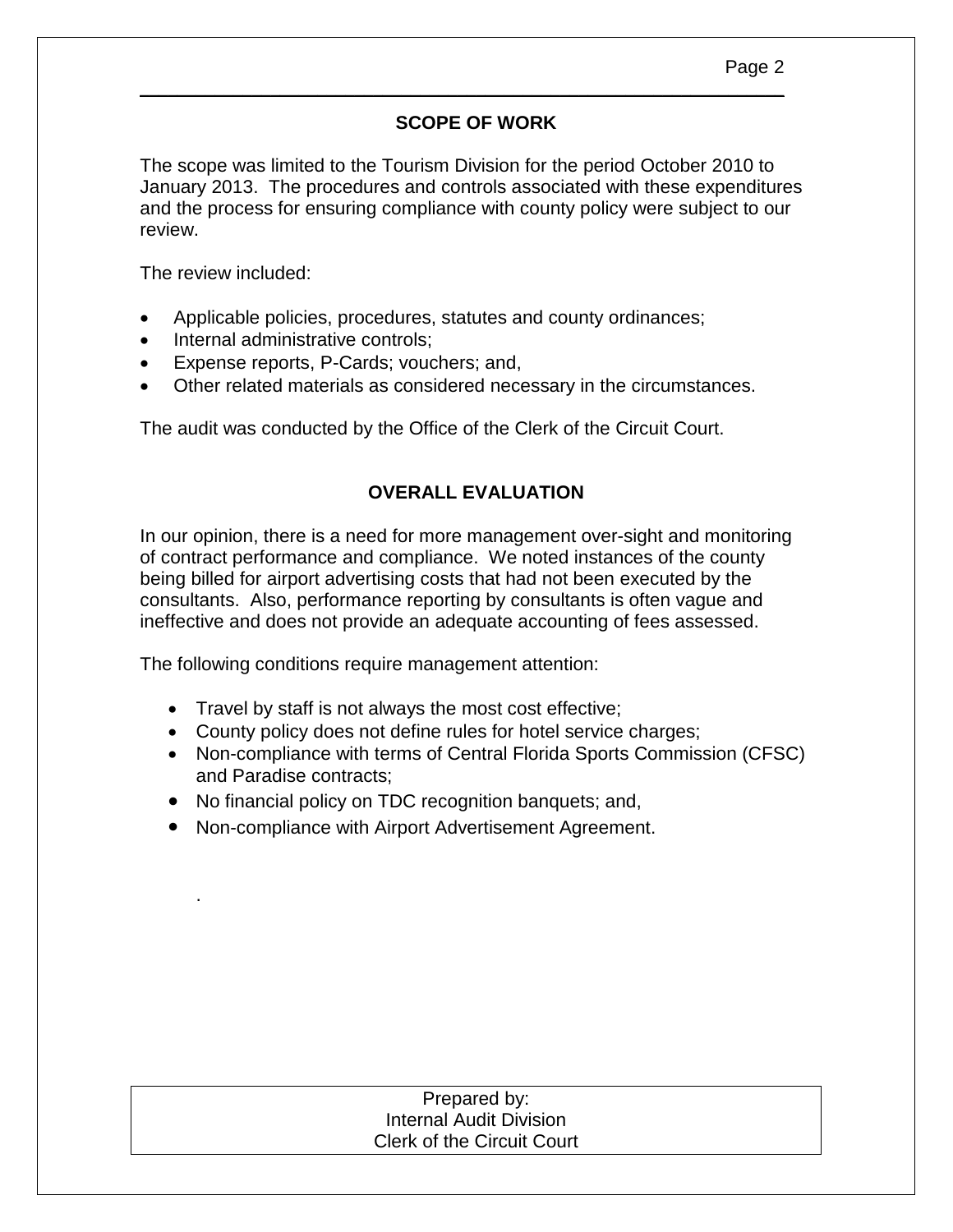# **FINDING NO. 1**

\_\_\_\_\_\_\_\_\_\_\_\_\_\_\_\_\_\_\_\_\_\_\_\_\_\_\_\_\_\_\_\_\_\_\_\_\_\_\_\_\_\_\_\_\_\_\_\_\_\_\_\_\_\_\_\_\_\_\_\_\_\_\_\_\_\_\_\_\_

### *Travel is not always the most cost effective.*

The Administrative Code does not adequately address personal vehicle travel. It does not address employees consolidating trips and/or using direct routes to lessen travel expenses.

We found examples of trip reports where the travelers were: (1) not traveling direct routes to their destination; or (2) not managing their travel by consolidating trips to various locations. The reports clearly indicate that time and money is being wasted.

Here are just a few examples:

- On September  $6^{th}$ , 2012, a traveler went from 1000 AAA Dr, Lake Mary to 6677 Harbor Dr, Orlando for a meeting from 8:00 am to 5:00 pm. After the meeting, went back to 1000 AAA Dr, Lake Mary and then to the Cooperative Extension Service Building on 17-92 for a 6:00 pm meeting. Because of travel times involved this might not be an efficient use of time.
- On July  $10^{th}$ , 2012, a traveler went from 1000 AAA Dr, Lake Mary to the County Services Bldg on 1<sup>st</sup> Street Sanford for a meeting that went from 2:00 to 3:00 pm. Then, he/she traveled back to 1000 AAA Dr, Lake Mary at 3:00 pm and then traveled back to the Sanford Chamber of Commerce (also on  $1<sup>st</sup>$  St) for a 4:00-6:00 pm meeting.
- On June  $12^{th}$ , 2012, a traveler went from 1000 AAA Dr, Lake Mary to Orlando International Airport for a meeting from 11:00 am to 1:00 pm, then back to 1000 AAA Dr, Lake Mary then to Sanford/Orlando Airport then back to 1000 AAA Dr, Lake Mary then back to Orlando International Airport then back to 1000 AAA Dr, Lake Mary. The total mileage claimed for all of this travel is 162 miles.
- On April 26<sup>th</sup>, 2012, a traveler went from 1000 AAA Dr, Lake Mary to County Services Building ( $1<sup>st</sup>$  St Sanford) for a meeting from 3:00-5:00 pm, then back to 1000 AAA Dr, Lake Mary and then returned back to Sanford Chamber of Commerce on 400 E. 1<sup>st</sup> St for a 5:30-8:00 pm meeting. So, if one travels back to Tourism at 5:00 they would have to leave at the latest 5:15 to make a 5:30 pm meeting*.*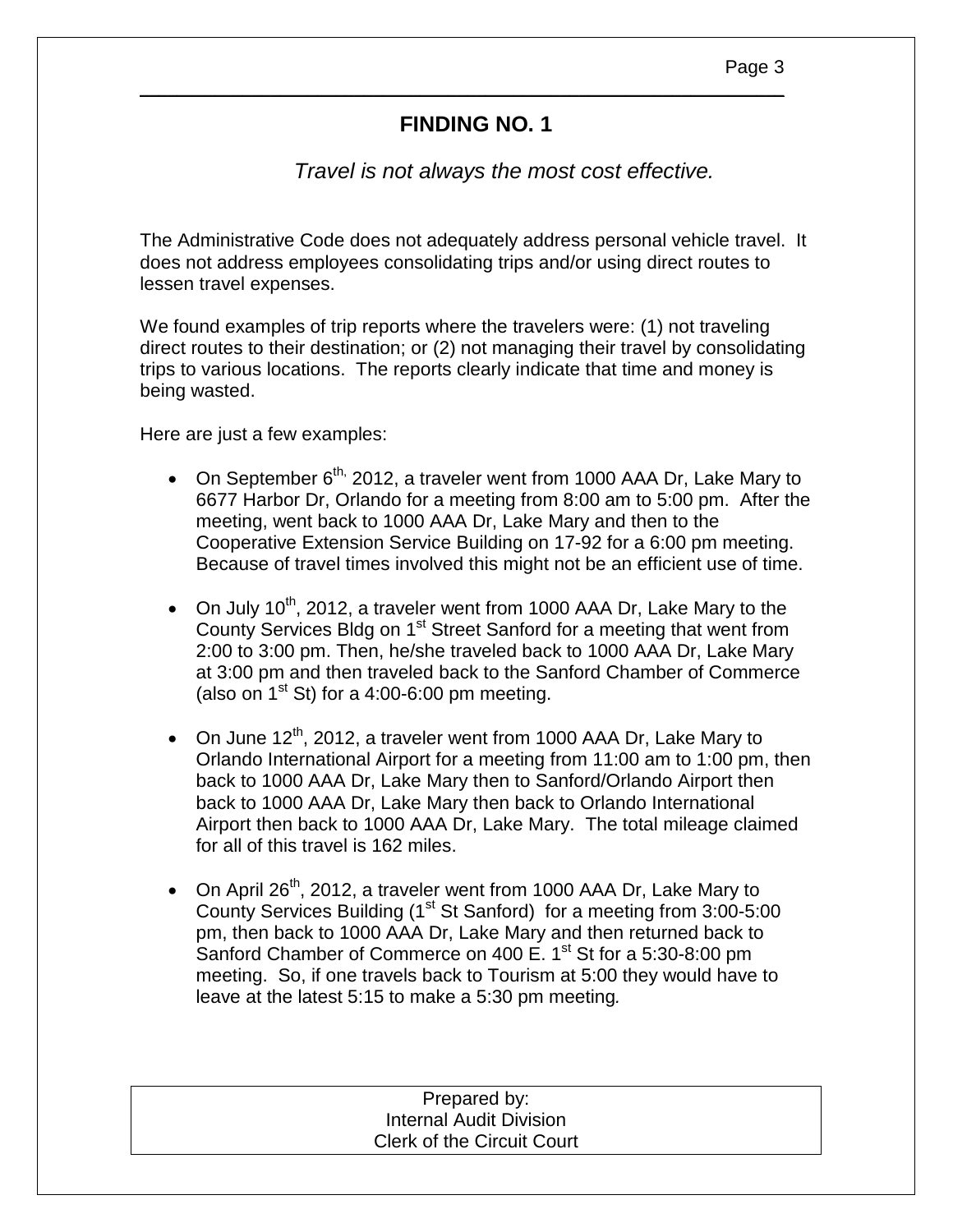\_\_\_\_\_\_\_\_\_\_\_\_\_\_\_\_\_\_\_\_\_\_\_\_\_\_\_\_\_\_\_\_\_\_\_\_\_\_\_\_\_\_\_\_\_\_\_\_\_\_\_\_\_\_\_\_\_\_\_\_\_\_\_\_\_\_\_\_\_

Travel that can be avoided results in savings to the taxpayers.

### **Recommendation**

- 1. County Manager's Office should update the Administrative Code to provide sufficient detail to address travel by employees.
- 2. Leisure Services Director should re-review the expense reports and resubmit either corrected reports or provide a written explanation on the issues addressed in this report.
- 3. County Finance should review all expense reports for reasonableness and review the times, dates, and routes taken by employees. Abuses should immediately be reported to the Office of the Clerk of Court for review and the County Manager's Office for appropriate disciplinary actions.

### **Management Response**

### *To: Recommendation 1.*

Management concurs with this finding. The Administrative Code is currently under review, therefore, the Leisure Services Department Director will work with the Human Resources Office for the consideration and any updates to the Administrative Code as identified.

### *To: Recommendation 2.*

Management concurs with this finding. The Leisure Services Department Director will review expense reports as identified in the recommendation. Since the Manager of this Davison is no longer in the employment of the County, more specific details would need to be provided to the Director's office for further consideration in each of the items identified in the special review draft report to adequately re-submit or provide further explanation on the issues addressed.

Therefore, it is difficult to determine whether all of the incidents were for lack of preparing for the day's activities, or whether there may have been a need for such travel due to unforeseen circumstances that may have led to the additional travel. If additional staff were accompanying the traveler identified and did not need to attend the second leg of the trip, then either additional planning or other accommodations may have been necessary to cause the County from having to pay two separate travel expenses for additional travelers to the same meeting.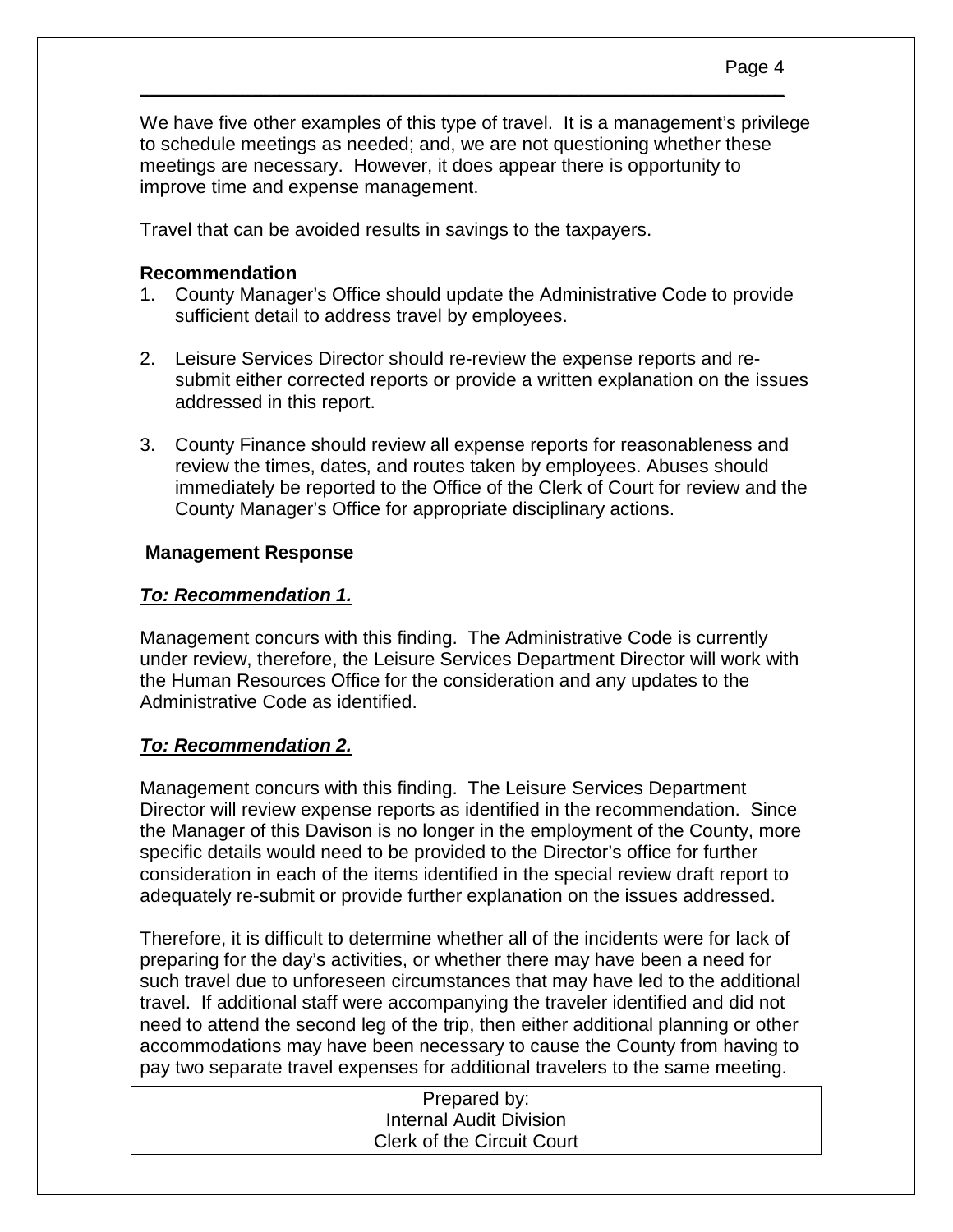Further, in reviewing the information provided in the special review draft, management will provide direction to all staff to be more cognizant of travel to utilize shortest routes and best time management to dis-allow the appearance of County wasted time and money.

\_\_\_\_\_\_\_\_\_\_\_\_\_\_\_\_\_\_\_\_\_\_\_\_\_\_\_\_\_\_\_\_\_\_\_\_\_\_\_\_\_\_\_\_\_\_\_\_\_\_\_\_\_\_\_\_\_\_\_\_\_\_\_\_\_\_\_\_\_

#### *To: Recommendation 3.*

Management concurs with this finding, no additional comments.

# **FINDING NO. 2**

*County policy does not define rules for hotel service charges.*

Per County Manager Policy 75-D:

"*Tips are reimbursable for meals at 15% or 20% if added to a bill by a restaurant. Tips are also reimbursable for taxis at 15%. Tips for portage are generally not reimbursable except in cases where an employee is carrying County equipment or work related items that are cumbersome. Tips in extraordinary case would be reimbursable such as an individual with physical limitations, or in hotels where porters are expected to assist guests."*

Occasionally an employee may have room service and the hotel may or may not add a service charge to the bill. There are varying views as to whether the service charge should be considered part of the allowed tip or this would be considered an additional reimbursed cost.

For example, on September  $25<sup>th</sup>$ , 2011 an employee ordered room service. The hotel added 16% onto the bill and then the employee added an additional gratuity of 14% or a total additional charge of 30% which exceeds the 20% maximum defined in the policy.

One argument for not allowing the service charge as a reimbursable expense is that it is for the convenience of the employee. The other is that it might give an employee additional time to prepare for a meeting or conference. Either way, it is an issue that should be reviewed by management for proper guidance.

This is a management decision but from an audit perspective there needs to be a consistent policy. By having a policy there is no questions about management's directives.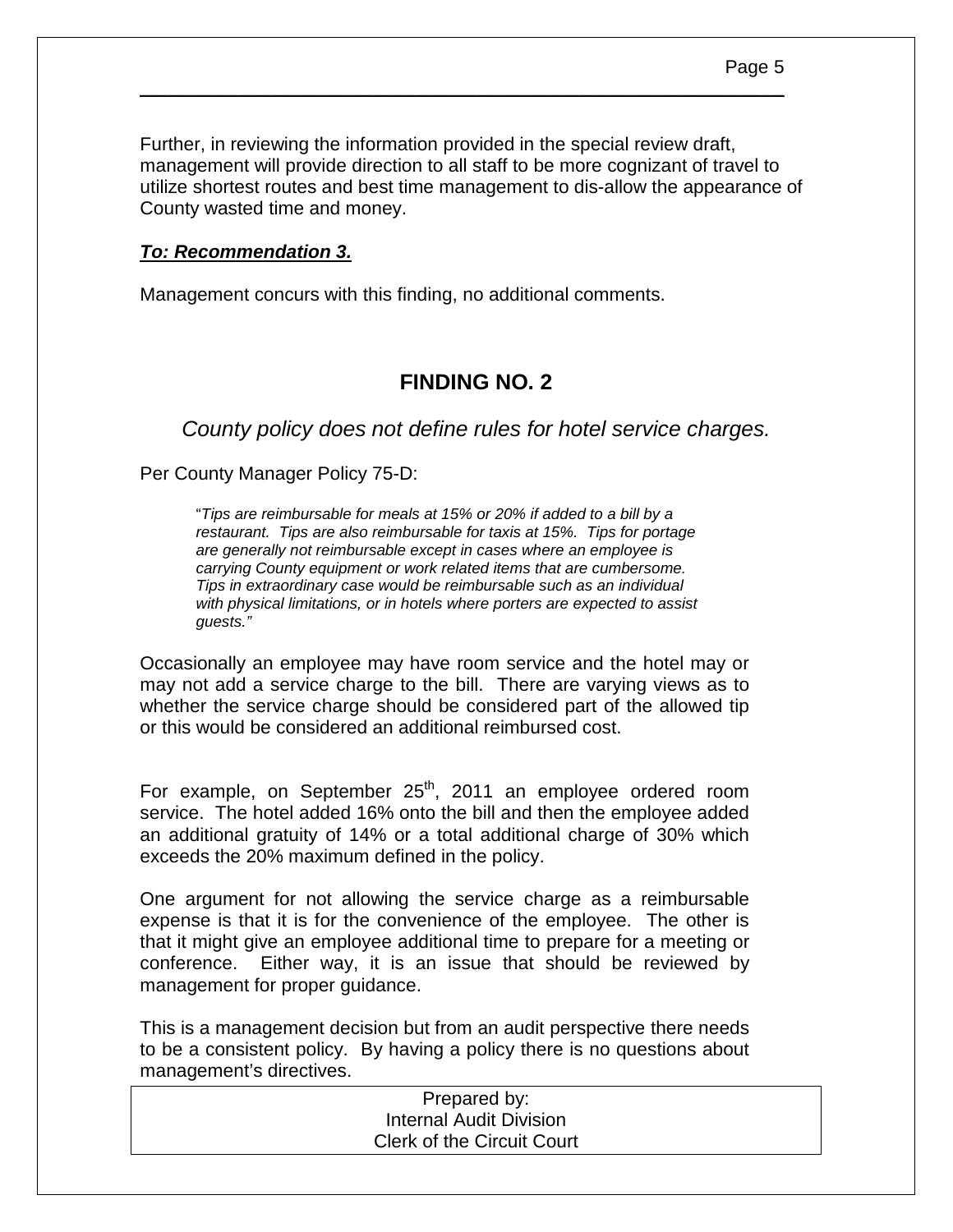#### **Recommendation**

Update travel policy to define the rules for hotel service charges.

#### **Management Response**

Management concurs with this finding. The Administrative Code is currently under review therefore, Leisure Services Department Director will work with the Human Resources Office for the consideration and any updates to the Administrative Code as identified.

\_\_\_\_\_\_\_\_\_\_\_\_\_\_\_\_\_\_\_\_\_\_\_\_\_\_\_\_\_\_\_\_\_\_\_\_\_\_\_\_\_\_\_\_\_\_\_\_\_\_\_\_\_\_\_\_\_\_\_\_\_\_\_\_\_\_\_\_\_

# **FINDING NO. 3**

# *Non-compliance with terms of both the Central Florida Sports Commission (CFSC) and Paradise contracts.*

Invoices submitted by CFSC and Paradise in 2012 were not in sufficient detail to identify the exact nature of the work performed. CFSC submitted a total of \$101,000 in invoices submitted during this period and Paradise has submitted \$527,205.61.

### *CFSC*

Section 3 of the CFSC contract states:

- (a.) CFSC shall render to County at the close of each six (6) month period, beginning October  $1<sup>st</sup>$ , 2012 a properly dated and itemized invoice including, but not limited to, the following information:
- 1) The name and address of CFSC;
- 2) A complete and accurate record of services performed by CFSC for all services performed by CFSC during that month and for which COUNTY is being billed;
- 3) A description of the services rendered in (3) above with sufficient detail to identify the exact nature of the work performed; and
- 4) Such other information as may be required by this Agreement or requested by COUNTY from time to time.

The contract with the Central Florida Sports Commission (CFSC) requires CFSC to furnish a detailed listing of services provided with each invoice. These detailed listings of services are not being provided to the county.

### *PARADISE ADVERTISING AND MARKETING INC.*

Section 3 of the Paradise contract also states: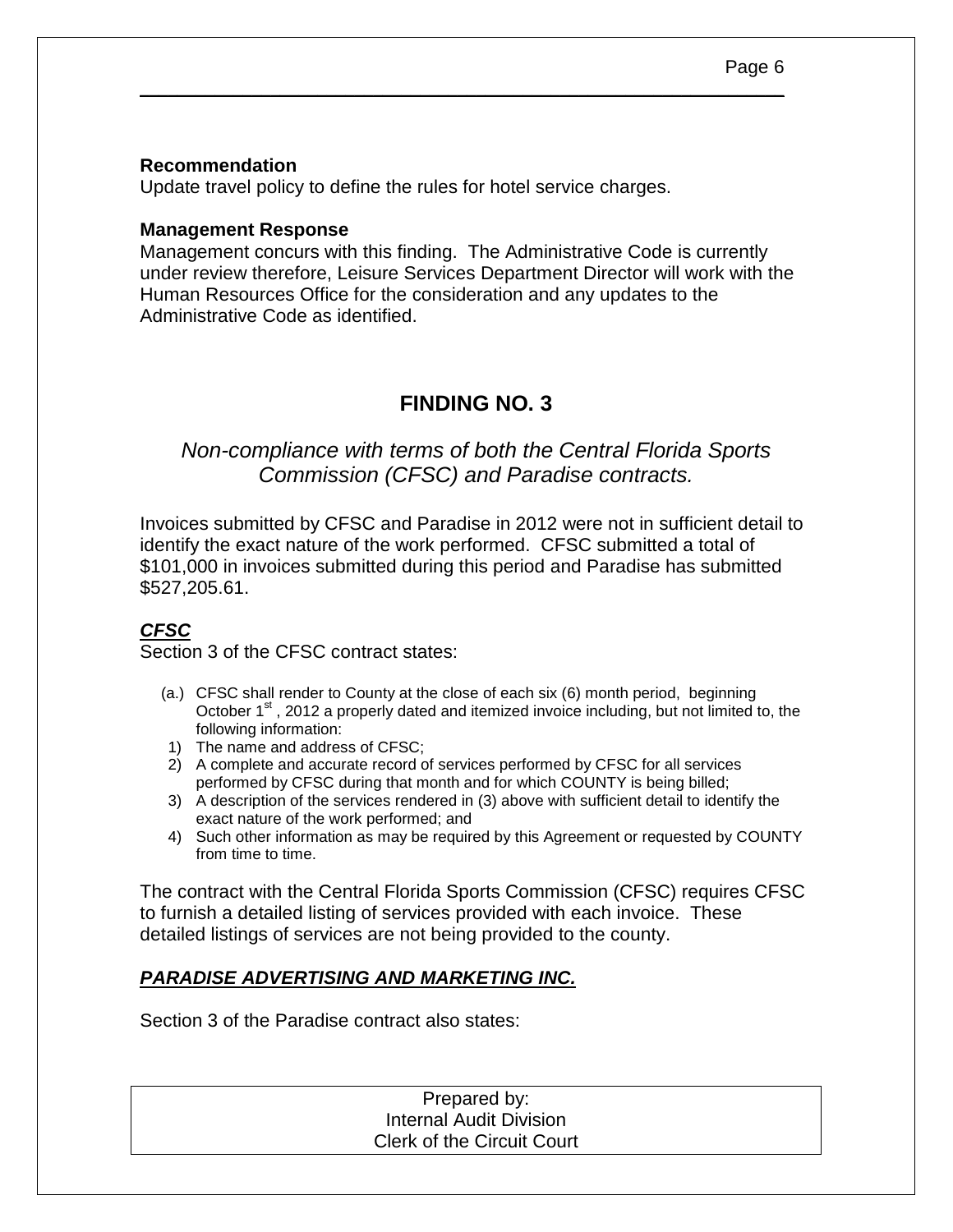(a) Consultant shall render to COUNTY at the close of each calendar month a properly dated and itemized invoice including, but not limited to, the following information:

\_\_\_\_\_\_\_\_\_\_\_\_\_\_\_\_\_\_\_\_\_\_\_\_\_\_\_\_\_\_\_\_\_\_\_\_\_\_\_\_\_\_\_\_\_\_\_\_\_\_\_\_\_\_\_\_\_\_\_\_\_\_\_\_\_\_\_\_\_

- 1) The name and address of CONSULTANT;
- 2) Contract Number;
- 3) A complete and accurate record of services performed by CONSULTANT for all services performed by CONSULTANT during that month and for which COUNTY is being billed;
- 4) A description of the services rendered in (3) above with sufficient detail to indentify the exact nature of the work performed; and
- 5) Such other information as may be required by this Agreement or requested by COUNTY from time to time.

It also appears from reviewing the monthly "Advertising & Marketing Report" submitted by Paradise to Seminole County the activities month by month are almost identical.

For example, on the November 2012 – December 2012 there are two activities that are identical to the January 2013 report:

#### **November 2012-December 2012**

- Continued to execute the 2012/2013 marketing and media plan
- Continued designing new creative for the 2012/2013 marketing and advertising materials.

#### **January 2013**

- Continued to execute the 2013 marketing and media plan
- Continued designing new creative for the 2013 marketing and advertising materials

There are no specific guidelines in the contract as to how Paradise is to provide performance reports from month to month. We reviewed the monthly reports from October 2010 to September 2012 and we found many inconsistencies of how performance is reported by Paradise. It is very difficult to evaluate contract performance.

By submitting invoices without proper support, CFSC and Paradise are in noncompliance with the contract.

#### **Recommendation**

- 1. Require CFSC and Paradise to properly document invoices in accordance with their contracts.
- 2. In future contracts, establish specific deliverables with assigned completion dates.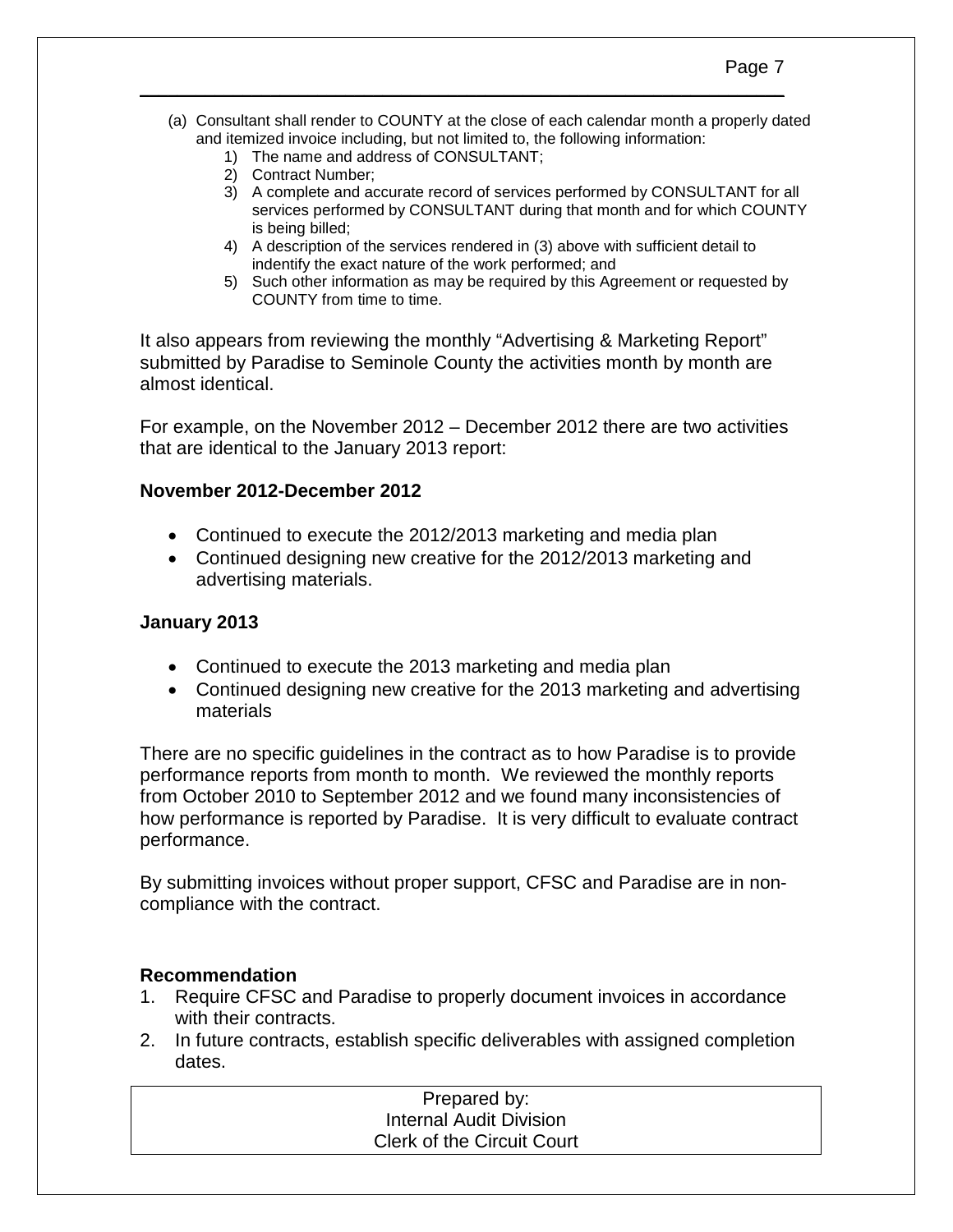#### **Management Response**

#### *Recommendation 1.*

Management concurs with this recommendation and will immediately perform more diligent review of invoices for payments in accordance with the specifics of the Agreements.

\_\_\_\_\_\_\_\_\_\_\_\_\_\_\_\_\_\_\_\_\_\_\_\_\_\_\_\_\_\_\_\_\_\_\_\_\_\_\_\_\_\_\_\_\_\_\_\_\_\_\_\_\_\_\_\_\_\_\_\_\_\_\_\_\_\_\_\_\_

#### *Recommendation 2.*

With the transition of management of this division, staff and the Director's office is currently working on the procurement process for the marketing and promotions contract agreement that is currently held by Paradise. The current agreement is set to expire in October/November of 2013 and as a new procurement is being processed, staff will work to create specific deliverables and assigned completion dates moving forward with the new agreement.

Staff is also currently working with the Central Florida Sports Commission on addressing specific deliverables and agreement details moving forward in the current agreement as well as setting expectation for future agreements.

# **FINDING NO. 4**

### *No financial policy on TDC recognition banquets.*

Some participants attending recognition banquets are charged one price, others another price, and some are not charged at all. There is no record of who actually attended the event, and who did not show and if there were any pending cancellation charges for the no-shows.

Participants generally pay a small fee so that the cost of the event is covered without the use of taxpayer dollars. This office is not as concerned with the pricing composition but rather that the files are not documented as to the actions taken by staff. There is no reconciliation between those that attended and those who had paid, those that did not, and any outstanding balances yet to be collected.

As a minor footnote, the Tourism Division submits a check request to County Finance to cover the initial cost of the event to include a room deposit and also to give the caterer an advance payment. This is Tourism money.

Later, payments are collected from participants for the event and then deposited back into the County's BOCC Agency Fund. Although we clearly understand the

| Prepared by:                      |  |
|-----------------------------------|--|
| Internal Audit Division           |  |
| <b>Clerk of the Circuit Court</b> |  |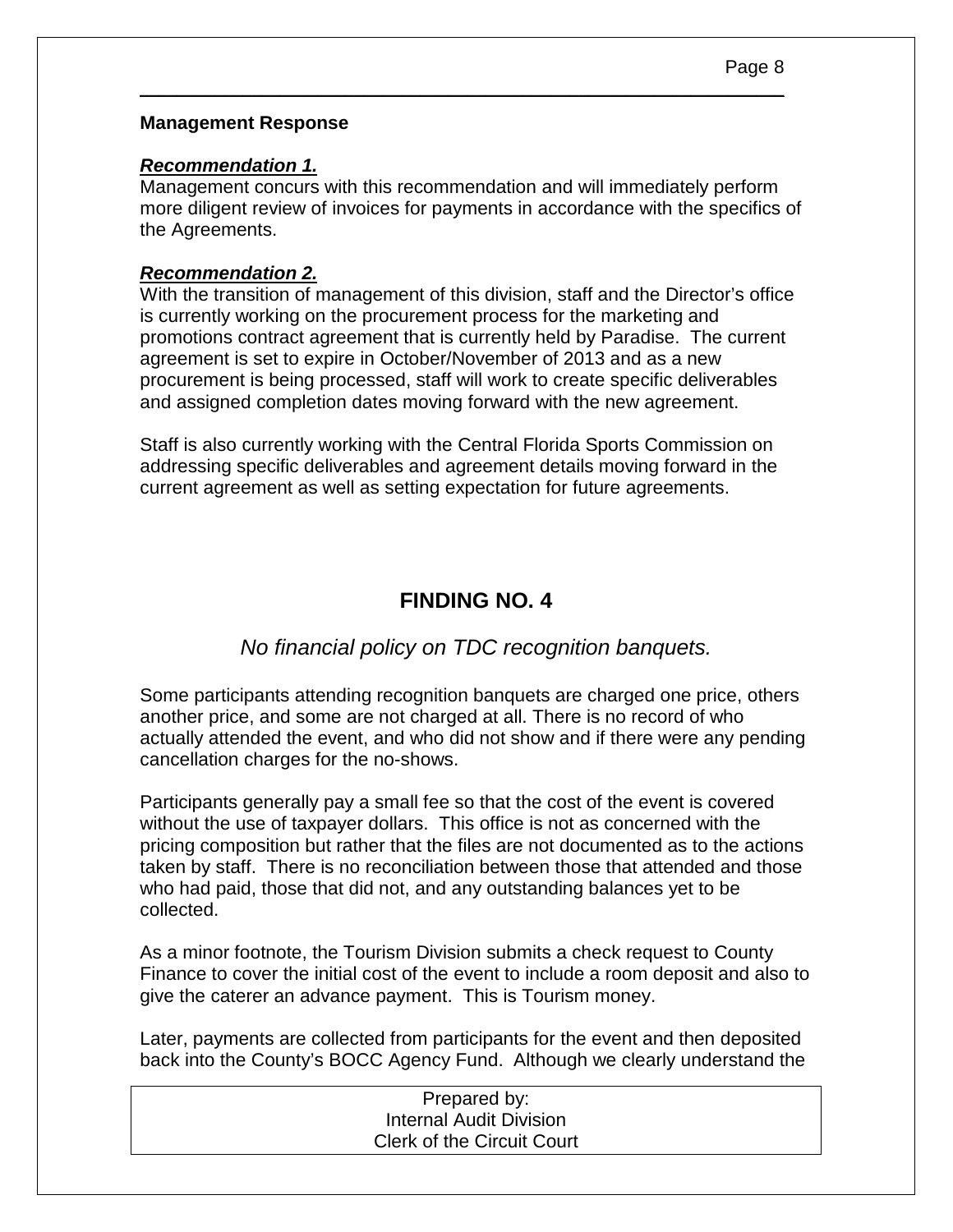\_\_\_\_\_\_\_\_\_\_\_\_\_\_\_\_\_\_\_\_\_\_\_\_\_\_\_\_\_\_\_\_\_\_\_\_\_\_\_\_\_\_\_\_\_\_\_\_\_\_\_\_\_\_\_\_\_\_\_\_\_\_\_\_\_\_\_\_\_

By not having a written policy the process is not consistent and opportunity exists for recordkeeping errors.

### **Recommendation**

Publish a departmental policy to ensure revenue and expenses are matched and documented completely. Submit policy to the County Manager's Office for approval and implementation.

## **Management Response**

Management concurs with the recommendation as presented and will work with the County Manager's Office for approval and implementation of a policy to ensure revenue and expenses are matched and documented completely in this matter.

Staff will work to provide a more robust and complete listing of policies and procedures for this division in all matters of management and in adapting to best management practices and accreditation efforts for this division over the next twelve months.

# **FINDING NO. 5**

# *Non-compliance with Airport Advertisement Agreement.*

Seminole County signed a ten year contract with Clear Channel on November 23, 2012 to provide advertising at Orlando Sanford Airport (OSA) and other airports throughout the country served by Allegiant Airlines to promote the county. We visited OSA on March  $28<sup>th</sup>$  and April 10<sup>th</sup>, 2013 to inspect the advertisements and found none.

The contract requires Clear Channel to provide:

• *Advertising that promotes Seminole County in the baggage claim area of the airport. In particular, the county pays for three 6 foot by 2 foot signs on the bag belts, as well as other advertising in and outside the terminal building. We saw no signs for Seminole County in the baggage claim area.*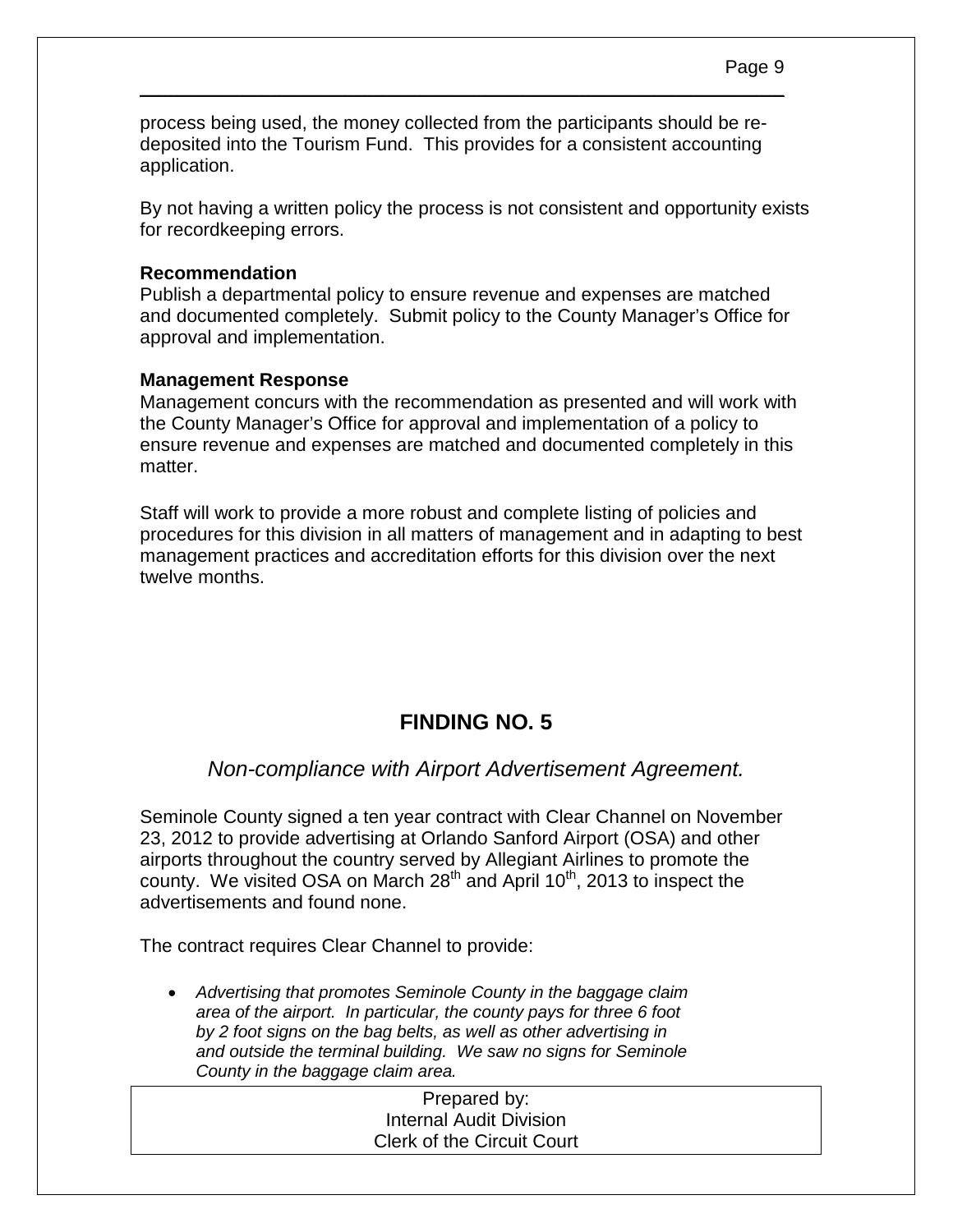• *The county also contributes to the costs of two information booths at the airport. The purpose of these booths is to assist travelers and to promote Sanford and Seminole County. These booths had a number of brochures on display, only a few of which pertained to Sanford or Seminole County. Many promoted businesses or attractions in other counties.*

\_\_\_\_\_\_\_\_\_\_\_\_\_\_\_\_\_\_\_\_\_\_\_\_\_\_\_\_\_\_\_\_\_\_\_\_\_\_\_\_\_\_\_\_\_\_\_\_\_\_\_\_\_\_\_\_\_\_\_\_\_\_\_\_\_\_\_\_\_

Based on the results of our visual inspections, we requested explanations from Tourism as to why the ads were not in place. Tourism then requested a response from Paradise Advertising. Following are excerpts from an email response from Paradise Advertising explaining the non-compliance.

This is the verbiage from the email dated April 5, 2013:

*In late October of last year, Sharon asked us to develop creative and coordinate production for the Clear Channel media placement she secured. She informed us that the CVB would pay for the production.*

*In late November, all assets were finalized. Per Clear Channel, specific production vendors were required for this project. We solicited production quotes and provided them to Rosangela on November 27 so that she could get the county to approve each vendor. Rosangela probably knows much more on this, but my understanding is that the county had some issues with Clear Channel's invoices and needed to clear them up before the production vendors could be approved. This took some time.*

*In late March, Rosangela informed us that the vendors had been approved. In the four months that it took the county to approve the vendors, we had finalized a new campaign creative direction and with Sharon's approval, elected to update the Clear Channel ads with the new look. The changes were minimal and were finalized in a just a matter of days. Clear Channel informed us that they needed to review and approve the updates before we submitted for production, which is where we currently stand.*

*Once Clear Channel approves the updated materials, we will submit for production asap. I'll be sure to inform you both when that happens.*

In other words, the county has received no advertising. The cost of this advertisement contract, since November 2012, is approximately \$1,205 per month or \$14,460 annually at OSA. This is just one of many agreements the county has with Clear Channel at airports throughout the country and it should not be overlooked by management. For all of the airports with similar advertising agreements we estimated it has cost about \$7,000 per month for this arrangement. With a monthly cost of \$7,000 per month the cumulative cost has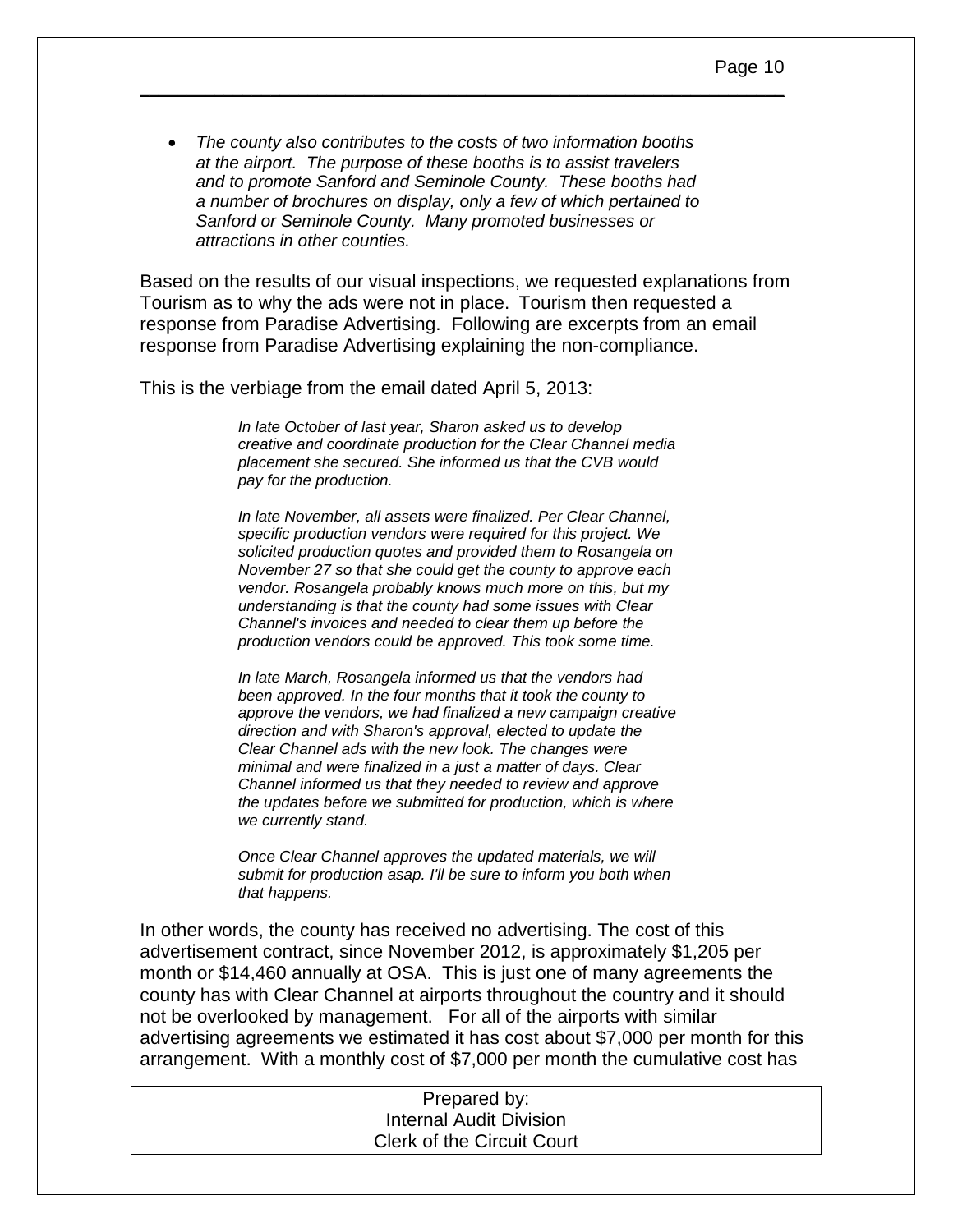been about \$42,000 since November 2012; the taxpayers are really getting short changed on this issue.

\_\_\_\_\_\_\_\_\_\_\_\_\_\_\_\_\_\_\_\_\_\_\_\_\_\_\_\_\_\_\_\_\_\_\_\_\_\_\_\_\_\_\_\_\_\_\_\_\_\_\_\_\_\_\_\_\_\_\_\_\_\_\_\_\_\_\_\_\_

It was Seminole County Tourism's responsibility to make certain that Paradise Advertising and Clear Channel were fully ready to execute the contract and taxpayers would receive full value of the costs being expended before the contract was signed. The Clear Channel contract clearly defines the responsibility for making sure the ads and graphic displays are ready to be installed. Case in point, under the section of the contract that defines Conditions of Agreement Section 3 Monthly Fees, here is a quote from this section:

> *The applicable monthly fee (pro-rated for any partial month) and Security Deposit shall be paid prior to the Commencement Date and thereafter the applicable monthly fee shall be paid on a monthly, quarterly or annual basis, due the first day of each calendar month, quarter or year, as stated on the front page of the Agreement regardless of whether Advertiser timely provide to CC , the graphics or other display case/area contents for which Advertiser is responsible ("Advertisement (9s).*

By not having information about Seminole County prominently displayed the county misses out on potential tourist spending. In addition the county is paying for advertising not in place.

#### **Current Status**

In a telephone conference with the Interim Executive Director of Tourism, parties involved with this project are working diligently to have these displays up and running in two weeks.

#### **Recommendation**

- 1. Tourism staff should regularly inspect advertising and promotional displays in the county to ensure contracts compliance, and to assess the effectiveness of displays.
- 2. Clear Channel should clearly indicate on their invoices to the county, the cities and physical locations of promotional displays; also, send pictures to Tourism as proof of contract compliance.

| Prepared by:                      |
|-----------------------------------|
| <b>Internal Audit Division</b>    |
| <b>Clerk of the Circuit Court</b> |